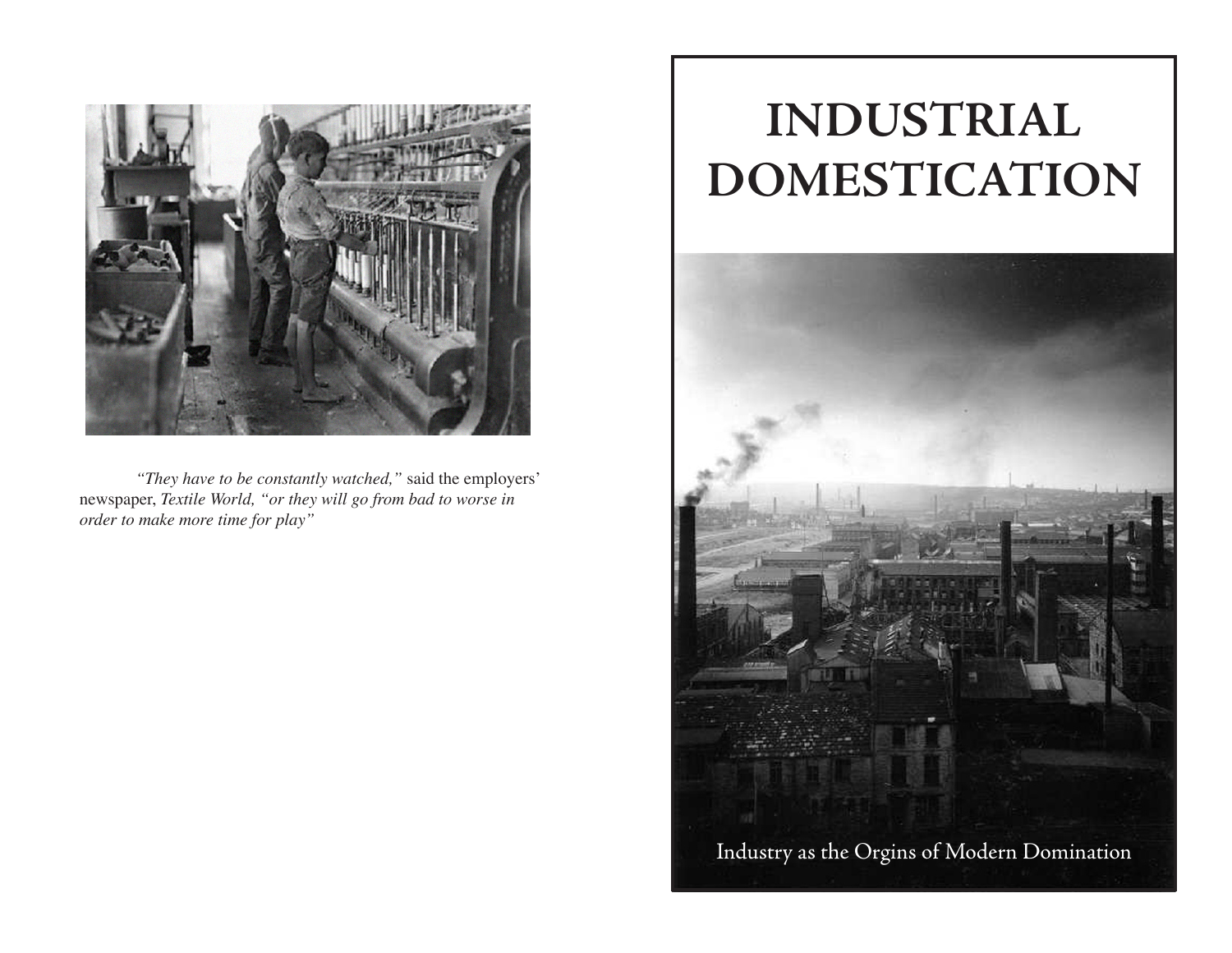*First appeared in English in the American primitivist newspaper Fifth Estate.*

*published by Quiver Distro - quiver@anti-politics.net* This essay can be downloaded as a PDF or text file from [ *www.anti-politics.net* ].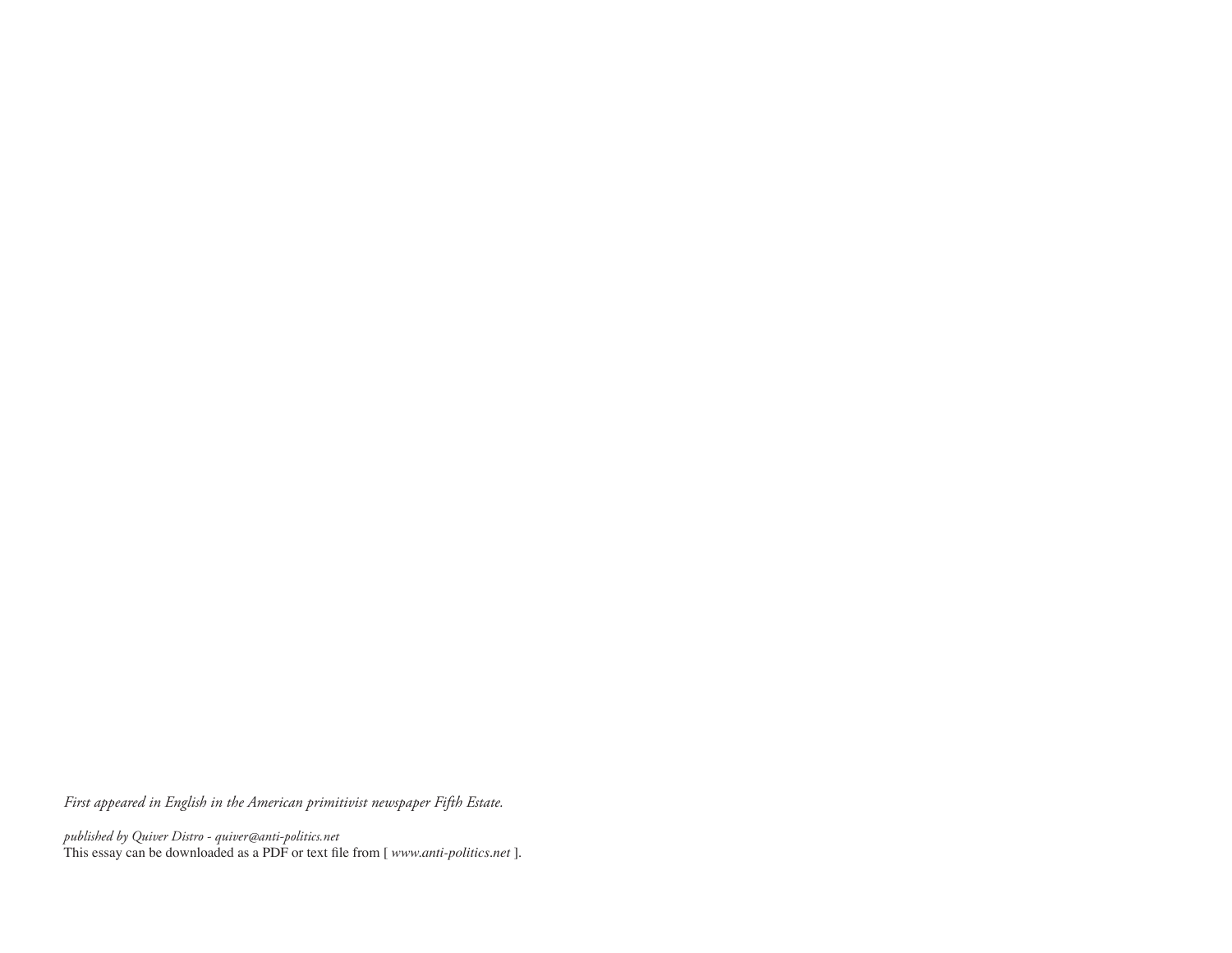underway. Today the grandeur, as well as the limit of the movements of the past - which inevitably determine social conditions in each region of this world - have become fully clear.

## Industrial Domestication: Industry As The Origins Of Modern Domination

*"If science was put to the service of capital, the recalcitrant worker's docility would be assured".*

Andrew Ure, Philosophie des Manufactures, 1835

*"In the past, if anyone called a tradesman a worker, he risked a brawl. Today, when they are told that workers are what is best in the state, they all insist on being workers"*

M. Mav. 1948

The term industrial revolution, commonly used to describe the period between 1750 and 1850, is a pure bourgeois lie, symmetrical to the lie about the political revolution. It does not include the negative and flows from a vision of history as uniquely the history of technological progress. Here the enemy deals a double blow, legitimizing the existence of managers and hierarchy as unavoidable technical necessities, and imposing a mechanical conception of progress, which is considered a positive and socially neutral law. It is the religious moment of materialism and the idealism of matter. Such a lie was obviously destined for the poor, among whom it was to inflict long lasting destruction.

To refute it, it is sufficient to stick to the facts. Most of the technological innovations that allowed factories to develop had previously been discovered but remained unused. Their widespread application was not a mechanical consequence, but stemmed from a historically timed choice which was made by the dominant classes. And this choice was not so much a response to a concern about purely technical efficiency (which was often doubtful) as it was a strategy of social domestication. The pseudo-industrial revolution can thus be reduced to a project of social counter revolution. There is only one type of progress: the progress of alienation.

Under the previously existing system, the poor still enjoyed a considerable amount of independence in the work they were obligated to perform. Its dominant form was the domestic workshop: capitalists rented tools to the workers, provided them with raw materials, and then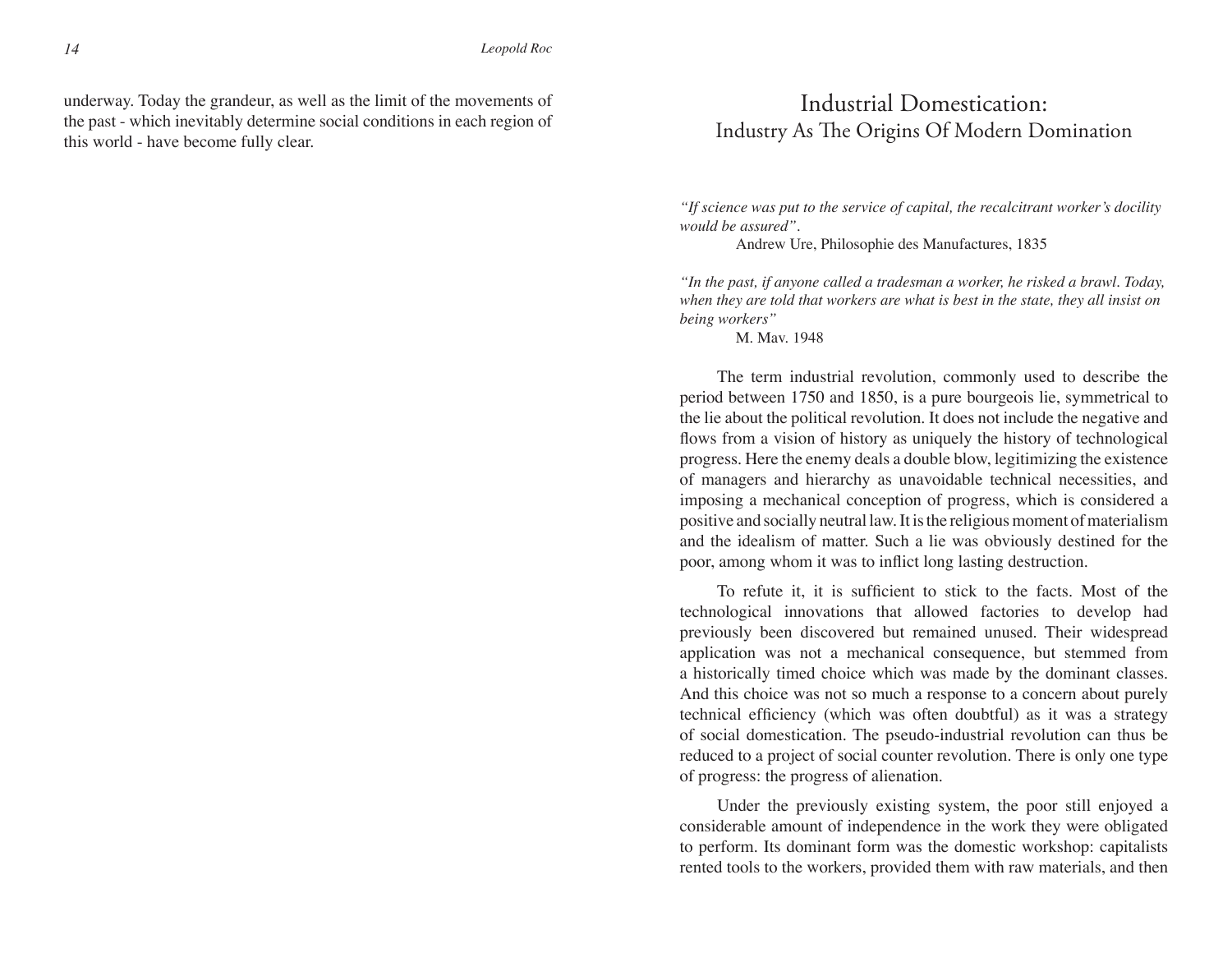bought the finished products dirt cheap. For the workers, exploitation was only a moment of commerce over which they had no direct control.

The poor could still consider their work an "art" over which they exercised a notable range of decision making power. But above all, they remained masters of their own time: they worked at home and could stop whenever they felt like it: their work time escaped any calculation. And, variety, as well as irregularity characterized their work, since the domestic workshop was more often than not a complement to agricultural activities.

The ensuing fluctuations in industrial activity were incompatible with the harmonious expansion of commerce. Thus the poor still possessed considerable leverage, which they permanently exercised. The rerouting of raw materials was common practice, and fed a parallel market. Above all, those who worked at home could exert pressure on their employers: the frequent destruction of looms was a means of "collective bargaining by riot" (Hobshawn). Come up with the bucks or we'll break everything.

#### *Factories Modelled After Prisons*

It was in order to suppress the poor's threatening independence that the bourgeoisie saw itself obliged to directly control the realm of production. This therefore, is what governed the spread of factories. "It isn't as much those who are absolutely idle who wrong the public, but those who only work half the time," Ashton had already written in 1725. The military arts were applied to industry, and factories were literally modelled after prisons, which in effect made their appearance at the same time.

A vast surrounding wall separated the worker from everything that was external to work, and guards were assigned to turn back people who, at the beginning, found it natural to visit their less fortunate friends. On the inside, the initial goal of draconian regulations was to civilize the slaves. In 1770, a writer envisioned a new plan for making the poor productive: The House of Terror, in which the inhabitants would be obliged to work for 14 hours a day and controlled by keeping them on a starvation diet. His idea was not far ahead of its time a generation later, the House of Terror was simply called a factory.

Commentators have attempted to explain this enigma as a British atavism which led to the continually repeated tall tales about the reform and anti-theoretical character of the English poor compared to the radical consciousness animating the poor of France, who were always ready to take to the barricades. This type of ahistorical outlook fails to remember the abundance of theory during the civil war years of the 17th century and then forgets the persistence and violence which have always characterized the social struggles of the English poor. In reality, the enigma is resolved as follows- the revolt of the poor always depends on what it confronts.

In England, it was through the brutal force of a social mechanism and without flowery phrases that the dominant classes carried out their enterprise of domestication. English historians often find it unaccountable that the "industrial revolution" was not accompanied by a "cultural revolution" that would have integrated the poor into the "industrial spirit" (such considerations multiplied in the 70 s, when the extensive wildcat strikes acutely revealed its importance).

In France the bourgeois counter-revolution was above all theoretical; domination was exercised through politics and law, "the miracle that has kept people in a state of abuse since 1789" (Louis Blanc). The principles represented a universal project that promised that the poor would be able to participate when they adopted the structures in place. Around 1830, a sector of the poor took on the role of appealing on behalf of this promise. Demanding that any " who have been made inferior be given their dignity as citizens" (Proudhon). Beginning in 1848, the same principles were invoked against the bourgeoisie in the name of the "republic of work ". And it is common knowledge to what extent the dead weight of 1789 would play a role in the crushing of the Paris Commune.

This social project split in two in the 19th century. In England, the capital of capitol social struggles were unable to merge into a unified assault, becoming travesties that remained on a level of "economic" struggles. In France, the cradle of reformism, this unified assault remained restricted to a political form, leaving the last word to the state.

We have described the beginnings of a process that is now reaching completion. The classical labour movement is definitely integrated into civil society and a new project of industrial domestication is now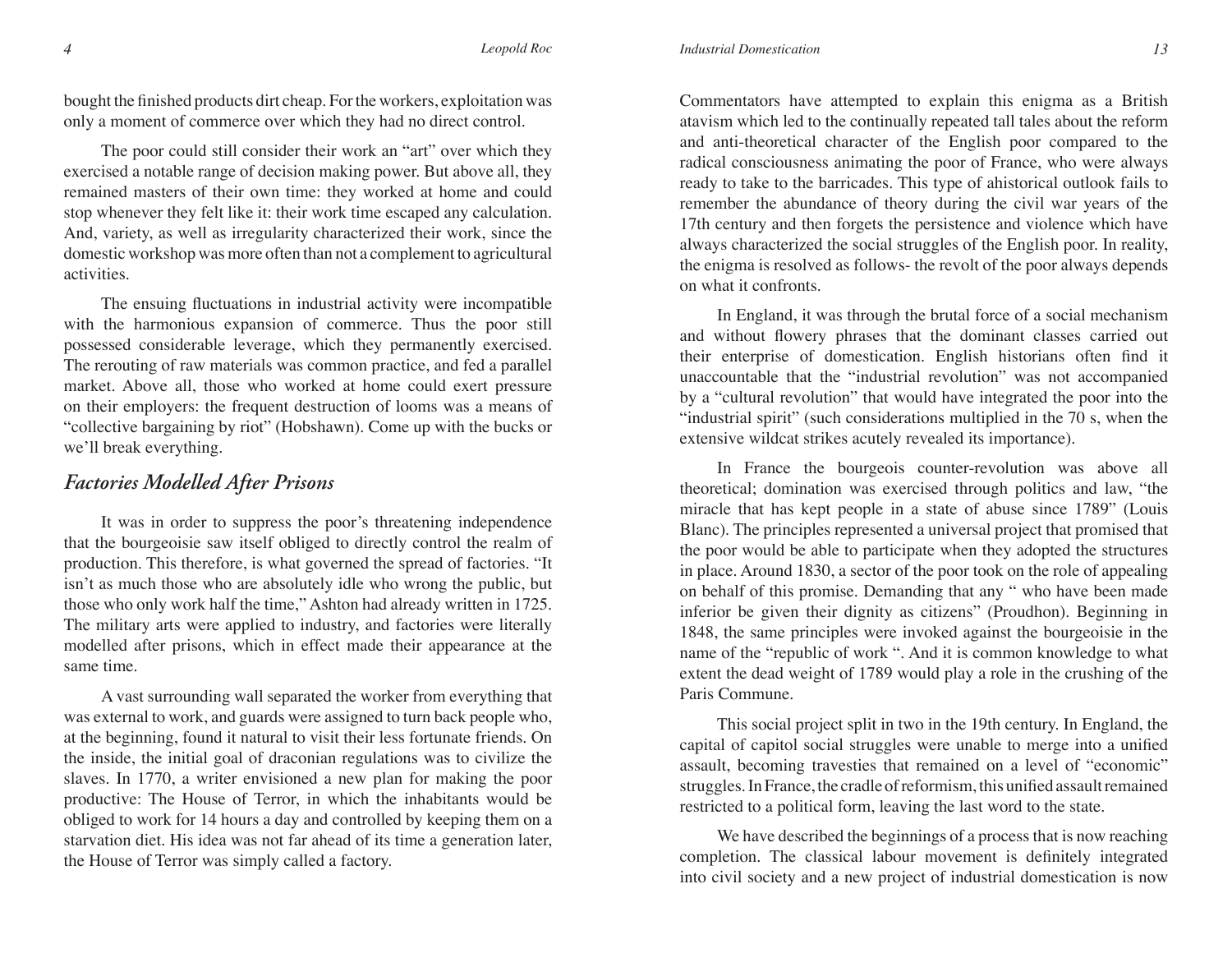this fate to a certain extent inevitable and beneficial. It was inevitable because it was the unavoidable consequence of the demands of science and of a necessary development of "the relations of production ". It was beneficial to the extent that "the proletariat was smited, disciplined, and organized by the mechanisms of production" (Marx)

The workers' movement was founded on a purely defensive basis. The first workers' associations were "associations of resistance and mutual aid ". But if the poor in revolt had always previously seen themselves negatively, it was in and through work, which was forced to become the centre of their existence, that workers came to seek a positive community, one that was produced not by themselves, but by an external mechanism.

The "aristocratic minority" of skilled workers was the initial incarnation of this ideology "the sector that was of interest to politicians and from which originated those whom society was only too pleased to rush to salute as the representatives of the working class," as Edith Simcox pertinently noted in 1880. The immense mass of still intermittent and unskilled workers could not belong. They were the only ones who, when the trade unions' doors opened, preserved the legendary savage and combative spirit of the English workers- beginning a long cycle of social struggles violent at times, but lacking a unifying principle.

"Although the revolutionary initiative will probably begin in France, only England can have... a serious economic revolution. The English have all the necessary material for the social revolution. What they lack is the generalizing spirit and the revolutionary passion." This late 19th Century declaration by the General Council of the International Workingmen's Association contains both the truth and the false consciousness of an epoch. From a social viewpoint, England has always been an enigma: the country that gave birth to modern conditions of exploitation, and was therefore the first to produce large masses of modern poor, is also the country where institutions have remained unchanged for three centuries and the one that has never been shaken by a revolutionary assault.

## *Ready to Take to the Barricades*

This is what distinguishes it from the relations of the European continent and contradicts the Marxist concept of revolution.

It was in England that factories first became widespread. Here, the dominant classes had long overcome their internal conflicts and could thus devote themselves without restraint to the passion of commerce. The repression which followed the millenarian assault by the poor- had also paved the way for the industrial counter-revolution.

It was the sad fate of the English poor to be the first to be subjected to the unmitigated brutality of this developing social mechanism. It goes without saying that they considered this fate an absolute degradation, and those who accepted it were scorned by their peers. At the time of the Levellers, it was already commonly considered that those who sold their labor for a salary had abandoned all the rights of "free-born Englishmen." Even before production began, the first factory owners were already experiencing difficulty recruiting workers and often had to travel long distances to locate them.

Next, it was necessary to force the poor to remain at their new jobs, which they deserted en masse. This is why the factory owners took charge of their slaves' dwellings, which functioned as the factories' antechambers. A vast industrial reserve army was constituted, bringing about a militarisation of the totality of social life.

Luddism was the poor's response to this new order. During the initial decade of the 19th century, a movement dedicated to the destruction of machines developed in a climate of insurrectional fury. It was not only a question of a nostalgia for the golden age of the craftsman. Certainly the advent of the reign of the quantitative, of mass-produced shoddy merchandise was a major source of anger.

The millenarian movements, active In Europe from the 13th to the 17th centuries, attempted to realize a Golden Age or state of grace in real life. They grew out of a messiahanic Christianity which saw temporal authority-church and state-as the anti Christ and a hindrance to the arrival of the millennium, the 1000 year rule of Christ on earth . Its adherents flaunted economic, sexual, religious and civic taboos, using a wide variety of tactics -some of them violent-to achieve their utopia. (See Norman Cohn, The Pursuit of the Millennium an exciting and accurate, yet conservative view of the era.)

Henceforth, the time it took to accomplish a task became more important than the quality of the result and this devaluation of the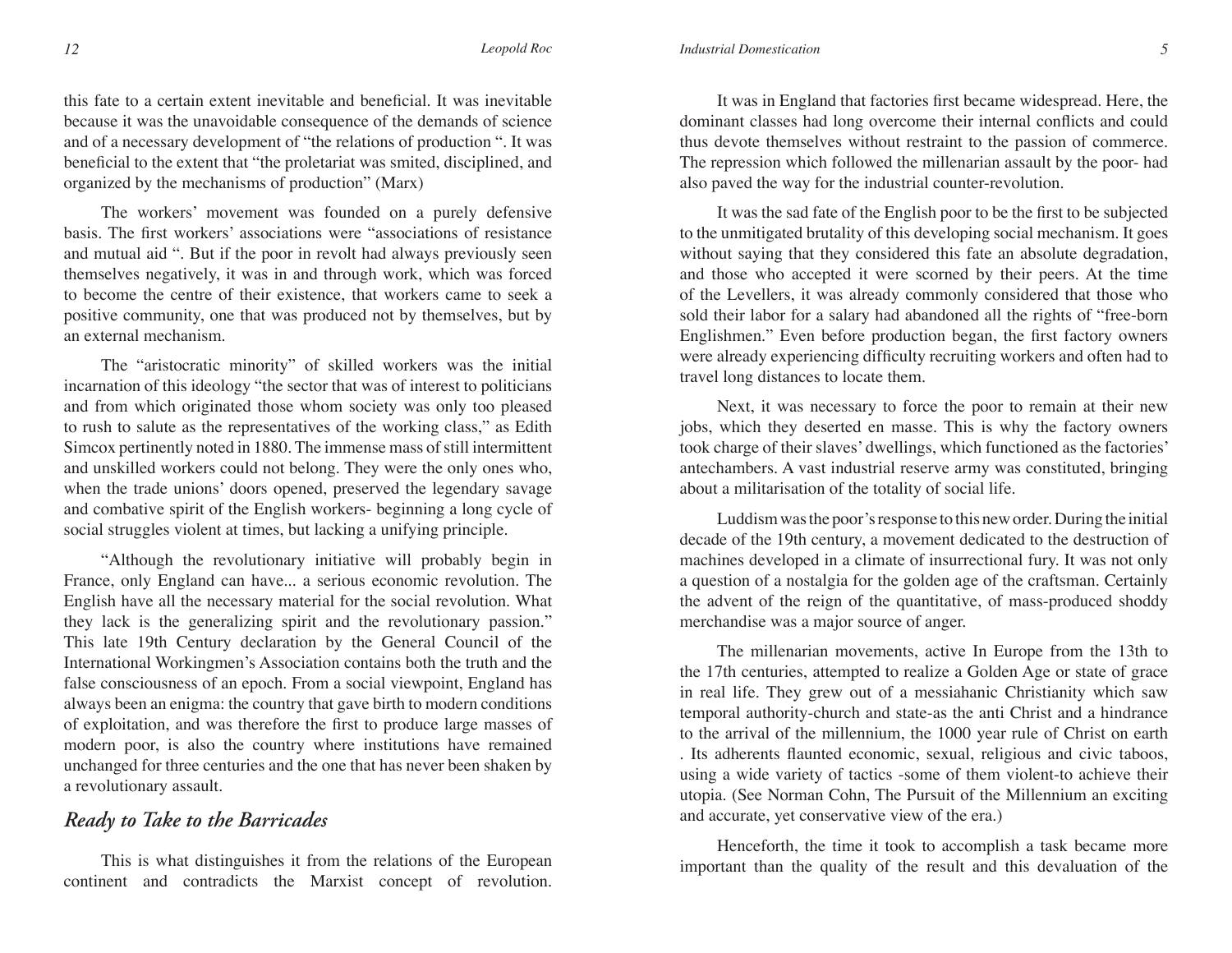*Industrial Domestication 11*

contents of all work accomplished led the poor to attack work in general, which thus revealed its existence. But Luddism was above all an anti capitalist war of independence, an "attempt to destroy the new society" (Mathias). As one of their tracts read, "All nobles and tyrants must be struck down."

Luddism was heir to the millenarian movement of the preceding centuries, and although it no longer expressed itself as a universal and unifying theory it remained radically foreign to all political outlooks and to every economic pseudo-ration-alism. During the same period in France, the silk-workers uprisings, which were also directed against the process of industrial domestication, were on the contrary already contaminated by the political lie.

"Their Political understanding deluded them about the source of social misery and distorted their consciousness of their true goal," wrote Marx in 1844. Their slogan was "live working or die fighting."

# *Imposing Industrial Logic*

In England, while the nascent trade union movement was weakly repressed, and even tolerated, destroying machines was punished by death. The unwavering negativity of the Luddites made them socially intolerable. The state responded to this threat in two ways: it organized a modern professional police force, and officially recognized trade unions. Luddism was first defeated by brutal repression, and then faded away as the trade unions succeeded in imposing industrial logic. In 1920, an English observer noted with relief that "bargaining over the conditions of change has prevailed over only opposing change itself." Some progress!

Of all the slander heaped on the Luddites, the worst came from labor movement apologists, who regarded it as blind and infantile. Hence the following passage from Marx's Capital. Representing a fundamental misinterpretation of the era: "Time and experience were needed before the workers learned to distinguish between machines themselves and the manner in which they were used by capital, and to direct their attacks against the specific social context in which they were used, and not against the physical instruments of production themselves."

This materialistic conception of the neutrality of machines sufficed

his peers maintain the "moral machinery ' with as much care as the "mechanical machinery" in order to "make obedience acceptable ". But, above all, this moral machinery was to reveal its harmful effects when it was adopted by the Poor, stamping its imprint on the nascent labour movement.

### *The campaign to civilize the Poor*

Worker sects multiplied, and Methodists, Wesleyan Baptists, and others recruited as many faithful as possible into the Church of England, a state institution. In the hostile environment of the new industrial cities, the shivering workers withdrew to the solace of the chapel. There is always a tendency to rationalize insults when revenge does not take place. The new workers' morality turned poverty into a state of grace and austerity into a virtue.

In the industrial areas, the union was the direct offspring of the chapel, and lay preachers were transformed into trade union representatives. The campaign to civilize the poor that was conducted by the bourgeoisie gained the upper hand over social hatred only on the rebound. Once it had been relayed by the workers' representatives, who, in their struggles against their masters, now spoke the same language as they did. But despite religious forms that the domestication of thought could still assume its more efficient basis was the economic lie. It was during the second third of the 19th century, when the poor were subjected to the most degrading and mutilating conditions in every aspect of their lives, and when all resistance to the founding of the new capitalist order was defeated, that madly Marx, Engels and their followers greeted with satisfaction the birth of "the revolutionary army of work," and considered that the objective conditions for a victorious assault had finally come together.

In his famous 1864 address to the International Workingmen's Association, Marx began by drawing up a detailed portrait of the appalling situation of the English poor and went on to applaud "marvellous successes" such as the ten-hour day law (we've already seen what that was worth) and the establishment of manufacturing cooperatives, which represented "a victory of the political economy of work over the political economy of property". If Marxist commentators have amply described the horrifying fate of 19th century workers, they consider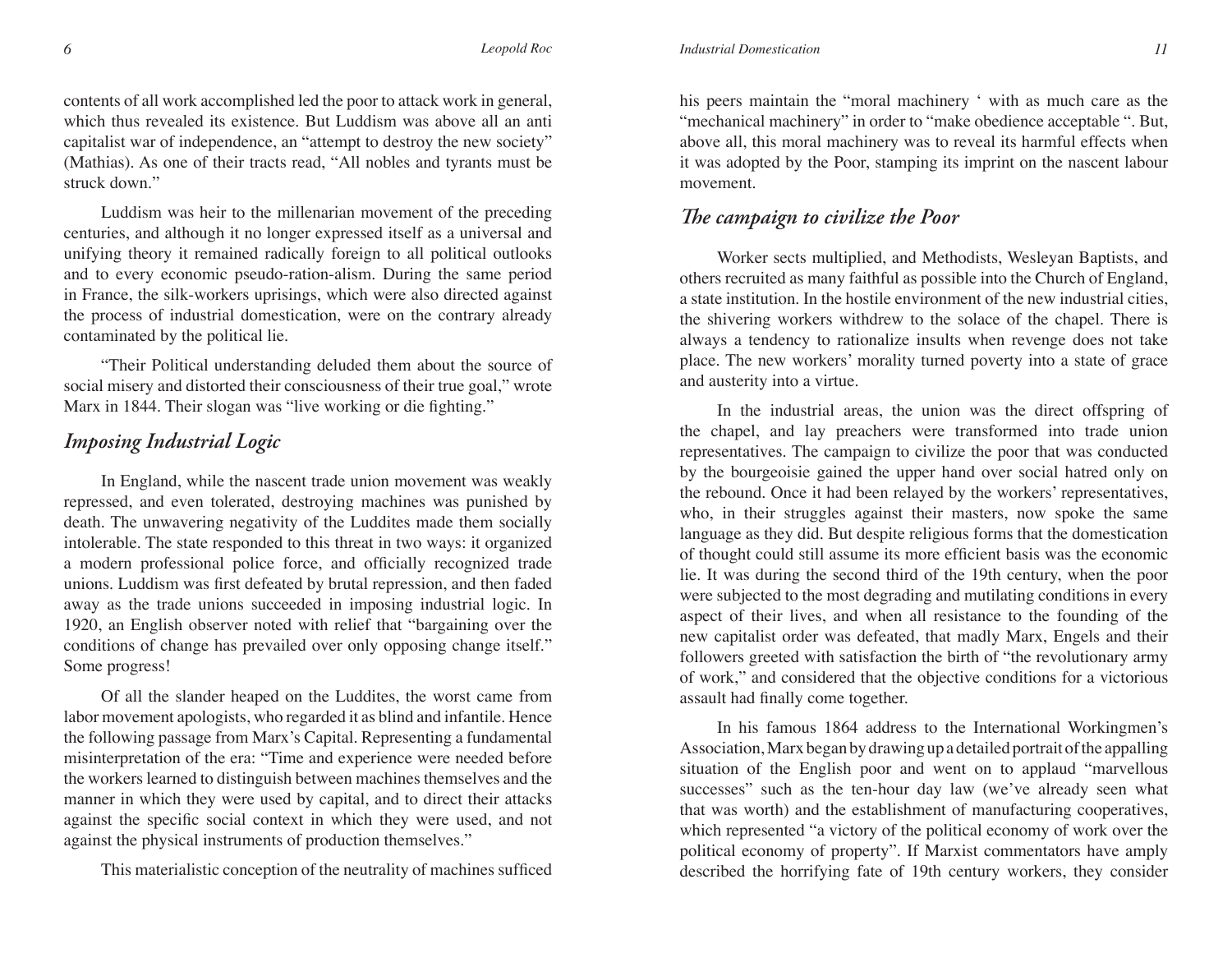*Industrial Domestication 7*

the millenarian spirit as the "stifling of the spirit of enterprise" (Webb in 1644), paved the way for the industrial counter revolution. Moreover, it can be said that the Reformation was the prototype for reformism: as the product of a dissent, it, in turn, favoured all dissenting points of view. It "did not demand that one become a Puritan; it demanded that one be a believer. Any religion would do."

It was in 1789, in France, that these principles were to be fully realized, as they definitively shed their religious form and took on a universal one through law and politics. France was a latecomer to the industrial process: an irreconcilable conflict between the bourgeoisie and a nobility that was wary of any mobilization of money. Paradoxically, it was this delay that led the bourgeoisie to advocate the most modern approach.

In Great Britain, where the dominant classes had long ago merged along a common historical path, "the Declaration of Human Rights took form, dressed not in a Roman toga, but in a robe of the Old Testament prophets" (Hobsbawn). This is precisely the limit, the incomplete nature of the English theoretical counter revolution. Citizenship was still ultimately based on a doctrine of election, through which the elect recognized each other by the fruits of their labor and their moral adhesion to this world. This excluded rabble, which could still dream of a land of plenty.

The initial goal of forced labor in the factories was, above all, to limit this threatening potential, and to integrate it through a powerful social mechanism. The lies of the English bourgeoisie still lacked the refinement which characterized their counterparts on the other side of the Channel, which allowed the latter to disposes the poor, initially, through ideology. Even today, the English defenders of the Old World project their moral rectitude as opposed to their political opinions. The particularly visible and arrogant frontier which separates the rich from the poor in this country (France) is at par with the feeble penetration of the concept of individual and legal equality.

While Puritan moral indoctrination had the initial effect of unifying and comforting everyone who had a particular interest to defend in a changing and uncertain world, it devastated the lower classes, who already found themselves bent under the yoke of work and money, and put the finishing touches on their defeat. Thus Ure recommended that to legitimatize the organisation of work, iron discipline (on this point Lenin was a consistent Marxist}, and ultimately everything else that followed. Allegedly backwards, the Luddites at least understood that the "material instruments of production" are above all instruments of domestication whose form is not neutral because it guarantees hierarchy and dependence.

The resistance of the first factory workers manifested itself primarily over one of the rare things that belonged to them, and of which they were being dispossessed: their time. It was an old religious custom not to work on either Sunday or Monday, which was called "Holy Monday." Since Tuesdays were dedicated to recovering from two days of drinking, work would not reasonably begin until Wednesday. Wide spread at the beginning of the 19th century, this holy custom subsisted until 1914 in some trades. Various coercive methods were employed by the bosses, without success, to combat this institutionalised absenteeism. It was with the introduction of trade unions that Saturday afternoons off from work were substituted for "Holy Monday.'' This glorious conquest meant that the work week was extended by two days.

Holy Monday did not only call into play the question of work time, but also the use of money, because workers did not return to work until they had spent all of their salary. From this period on, the slave was no longer considered simply a worker, but a consumer as well. The need to develop the internal market by opening it up to the poor had been theorized by Adam Smith. Moreover, as Archbishop Berkeley wrote in 1755, "wouldn't the creation of needs represent the best means of making the nation industrious"

In a manner that was still marginal, the salary allotted to the poor was thus adapted to the necessities of the market. But the poor did not use this additional cash as the economists predicted: the increase in salary was time gained over work (a nice twist on Benjamin Franklin's utilitarian maxim time is money ).Time gained by being away from the factory was spent in the well named public houses (during this period news of revolts was communicated from pub to pub).

The more money the poor had, the more they drank. The spirit of commodities was first discovered in liquor, to the amazement of the economists, who claimed that the poor would spend their money usefully. The temperance campaign jointly conducted by the bourgeoisie and the